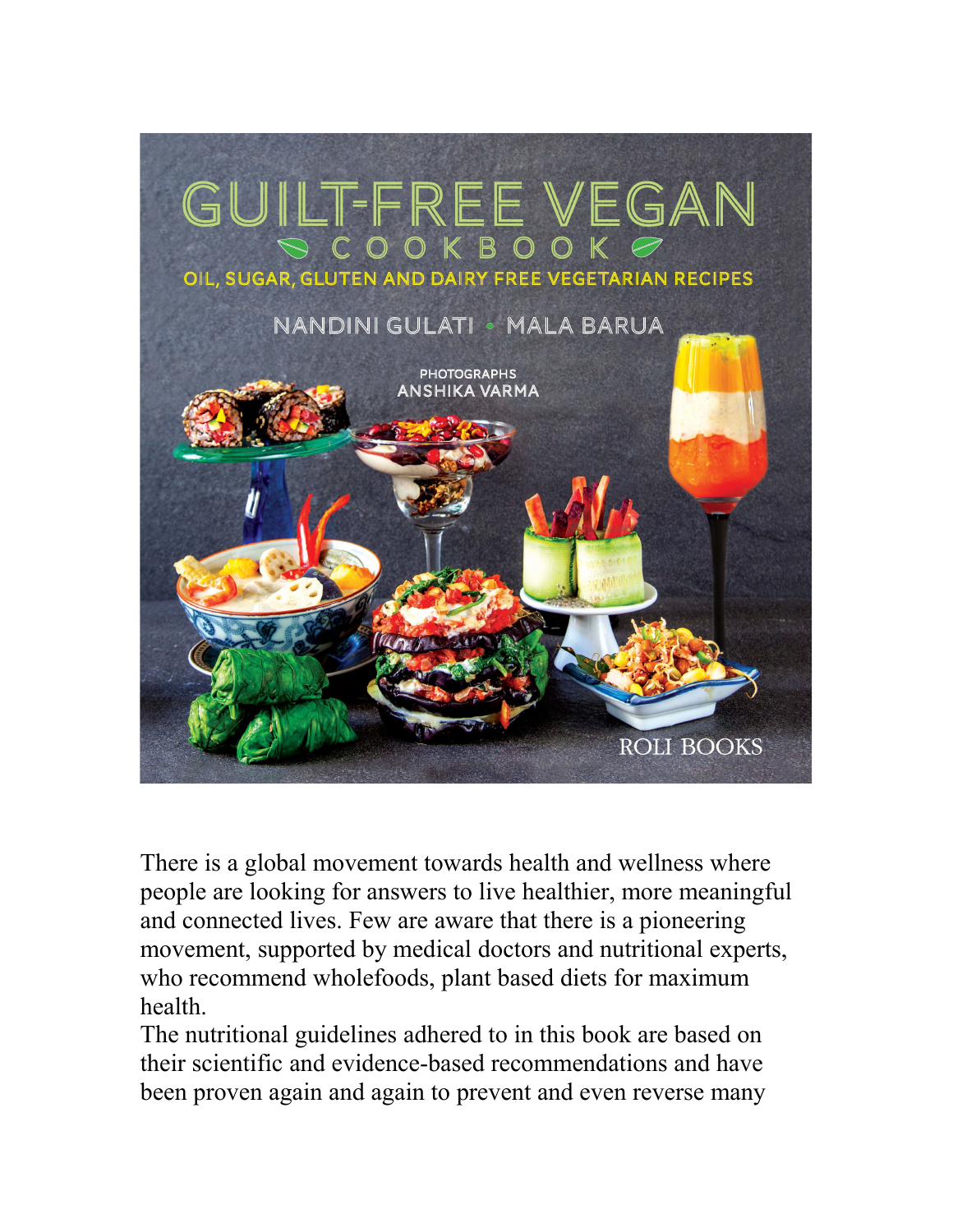common lifestyle diseases. Some well-known western physicians who promote this diet are Dr. Dean Ornish, Dr. Neal Barnard, Dr. Caldwell Esselstyn and Dr. John McDougall.



BE FREE cookbooks, named so, because apart from being whole and plant based, the recipes are also oil, sugar, gluten, lactose and very importantly "guilt" free.

A lot of people do not feel free to enjoy their favourite foods; while others think that healthy cooking lacks taste and involves a lot of effort. This book will dispel all such myths. We have created visually attractive and tasty dishes by changing our mindset and methods from conventional cooking methods.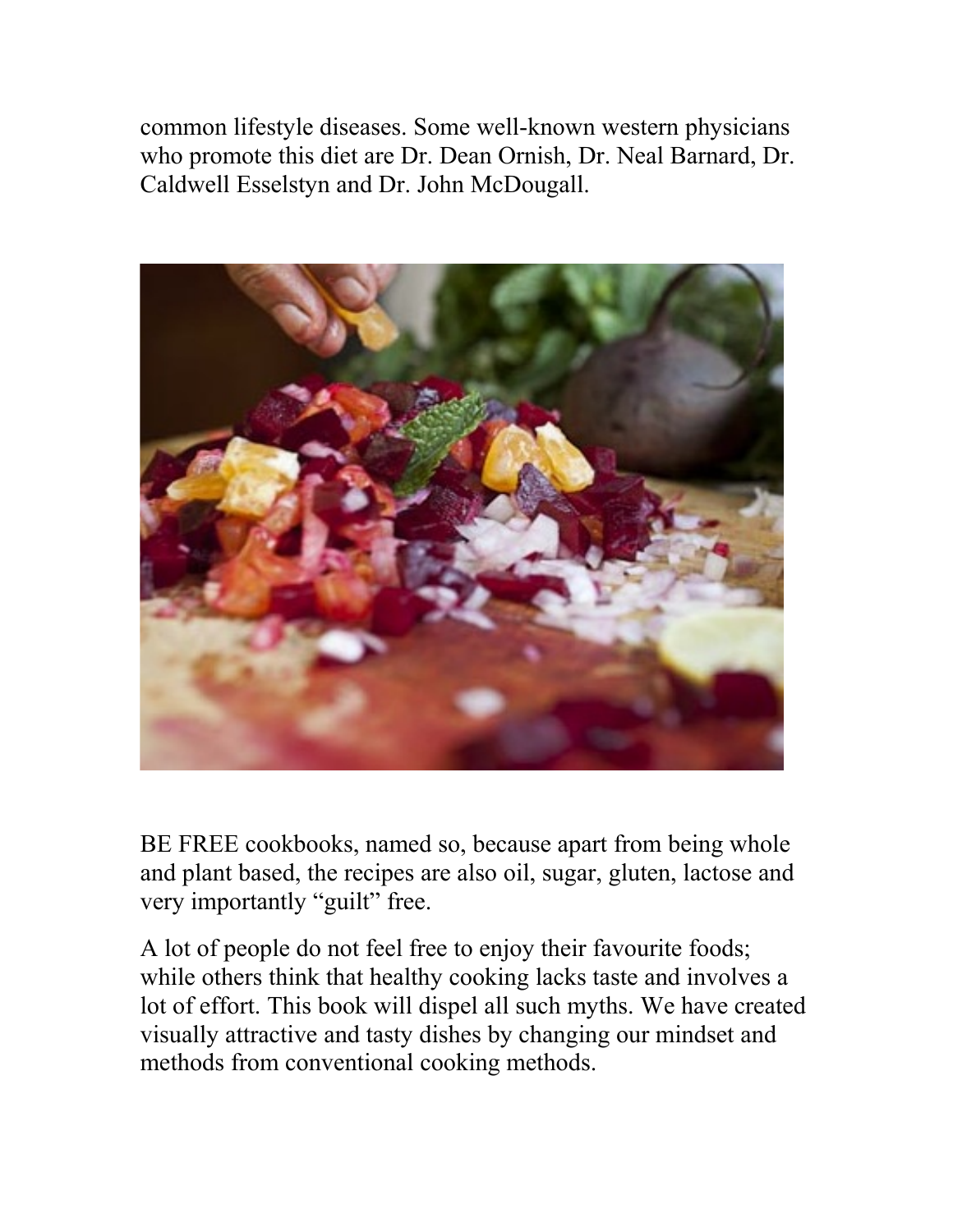Our research showed us that people looked towards eating out in order to get some extra excitement in their food . We worked on this idea to inspire people to make a variety of cuisines in their homes encouraging them to make their meals interesting and healthy, yet be as exciting as meals available in their favourite restaurants.



The recipes we used are heart healthy and good for weight loss, diabetes, hypertension, high cholesterol, heart disease, joint pains, autoimmune disorders, asthma and many other lifestyle related illnesses, while being pleasurable to the palate and satisfying to the senses. We used easily accessible ingredients to create extraordinary and imaginative dishes.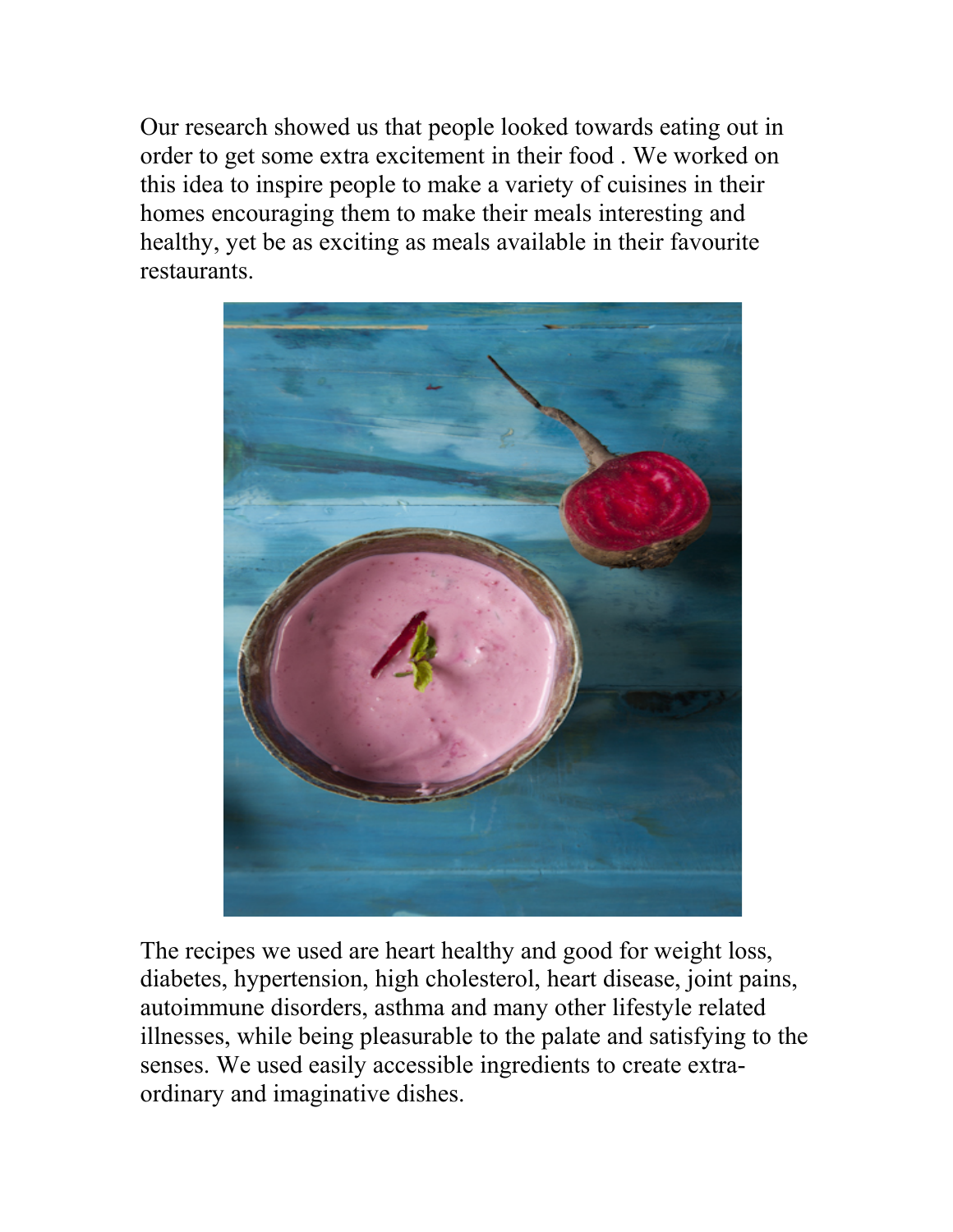## **ABOUT THE AUTHORS**

**Mala Barua**, Wellness Consultant and Inner Silence Meditation teacher, owner of Mystic-Asia (www.mystic-asia.in). Mala has specialized in Wellness Travel for the last 15 years conducting retreats and is now a consultant to several resorts and hotels globally. She also writes on Wellness for Vogue, Condenast Traveller, Asiaspa, Travel & Leisure etc.

Mala is a very creative and original culinary artist in her own right. She combines her sense of aesthetics from the world of fashion design to make her food like she would create a piece of art. And all the tastes come together in the mouth like a well-orchestrated symphony. Mala's food is deeply nourishing not just for the body, but for the soul, like her Inner Silence meditations.

Mala is a regular contributor to the vegan gatherings in New Delhi and also ahs been a Food Consultant to SHARAN's 21-day disease reversal programme as well as to the Sri Sri Ravi Shankar's Art of Living International Centre in Bangalore.

**Nandini Gulati** is a holistic health coach integrating body, mind, heart and spirit. Her personal struggle with weight and health issues took her on a remarkable journey of self-discovery. She learnt to be self-aware and listen to the natural guidance of her body and inner being. She now facilitates people to develop a deeper understanding of health, food and a better connection with their bodies.

Her simple yet insightful teachings on awareness, psychology of eating, habit transformation and self-love, stem from her own life experiences. These practical ideas resonate with many and she conducts workshops throughout India, helping people with weight loss and adopting a preventative lifestyle. Her passion lies in inspiring people to fall in love with healthier foods and lifestyle habits.